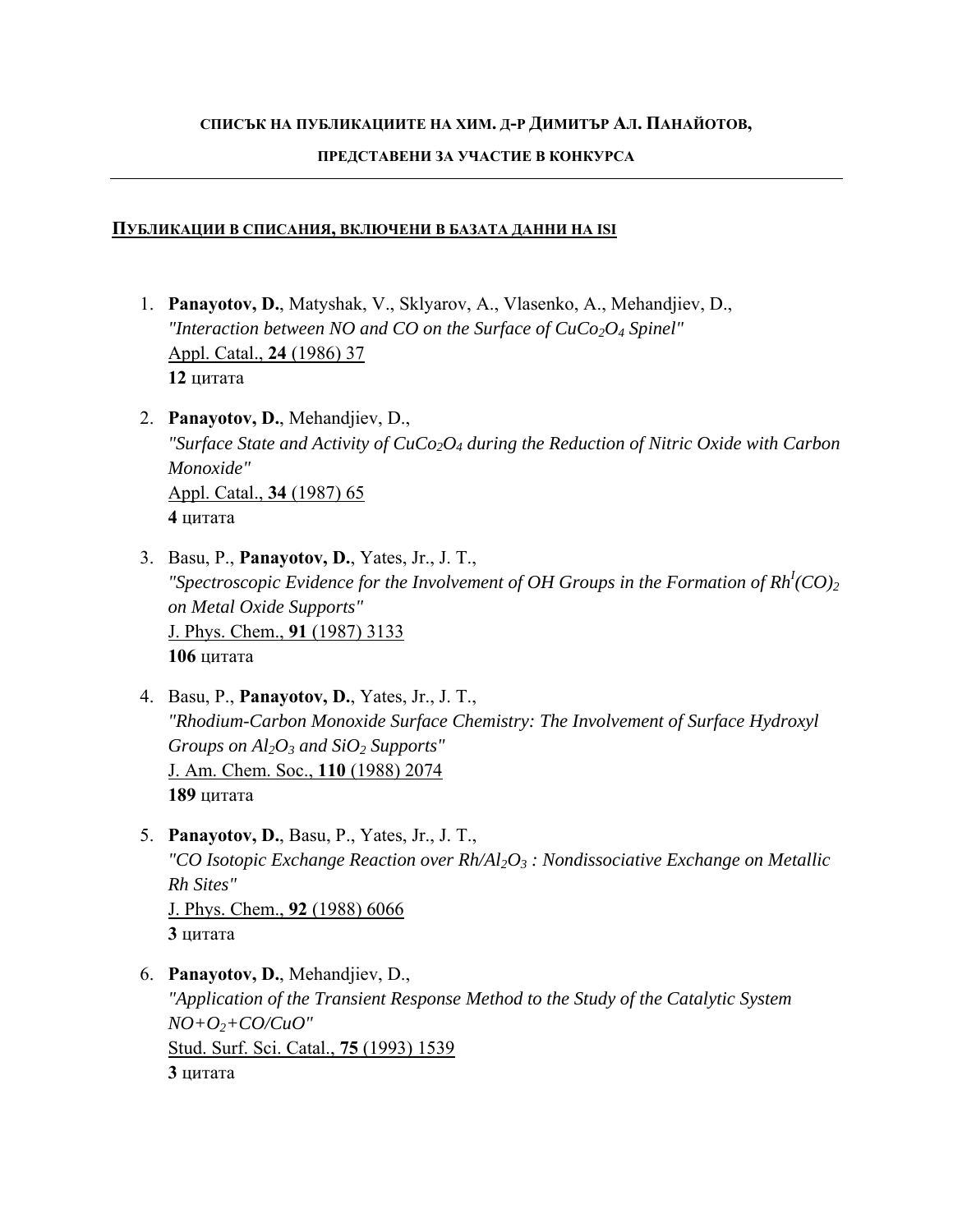7. Mehandjiev, D., **Panayotov, D.**, Tiuliev, G., Mitov, I., Dragieva, I., *"Reaction of Nitric Oxide and Nitric Oxide + Carbon Monoxide with Amorphous Fe-Co-B Alloy Powders"* Appl. Catal. B, **5** (1995) 199 **2** цитата

## 8. **Panayotov, D.**,

*"Interaction between NO, CO and O2 on* γ*-Al2O3 -Supported Copper-Manganese Oxide Spinels"* React. Kinet. Catal. Lett., **58** (1996) 73 **9** цитата

- 9. Stoyanova, D., Christova, M., Dimitrova, P., Marinova, J., Kasabova, N., **Panayotov, D.** *"Copper–cobalt Oxide Spinel Supported on High–temperature Aluminosilicate Carriers as Catalyst for CO–O2 and CO–NO Reactions"* Appl. Catal. B, **17** (1998) 233-244 **26** цитата
- 10. Hadjiivanov, K., **Panayotov, D.**, Avreyska, V., Tsyntsarski, B., Klissurski, D., Marinova, Ts., *"Combined TPD and FTIR Studies of Co/ZrO<sub>2</sub> Catalysts: Determination of the Cobalt Dispersion"* Surf. Interface Anal. **34** (2002) 88 **1** цитат
- 11. Tyuliev, G., **Panayotov, D.**, Avramova, I., Stoichev, D., Marinova, Ts., *"Thin-film coating of Cu-Co oxide catalyst on lanthana/zirconia films electrodeposited on stainless steel"* Mater. Sci. Eng. C **23** (2003) 117 **7** цитата
- 12. **Panayotov, D.**, Yates, J.T. Jr.

*"Electron exchange on TiO2-SiO2 photocatalysts during O2 and organic molecule adsorption – the role of adsorbate electrophilicity"*  Chem. Phys. Lett. **381** (2003) 154 **15** цитата

13. **Panayotov, D.**, Yates, J.T. Jr.

*"Bifunctional Hydrogen Bonding of 2-Chloroethyl Ethyl Sulfide on TiO<sub>2</sub>-SiO<sub>2</sub> Powders"* J. Phys. Chem. B, **107** (2003) 10560

**16** цитата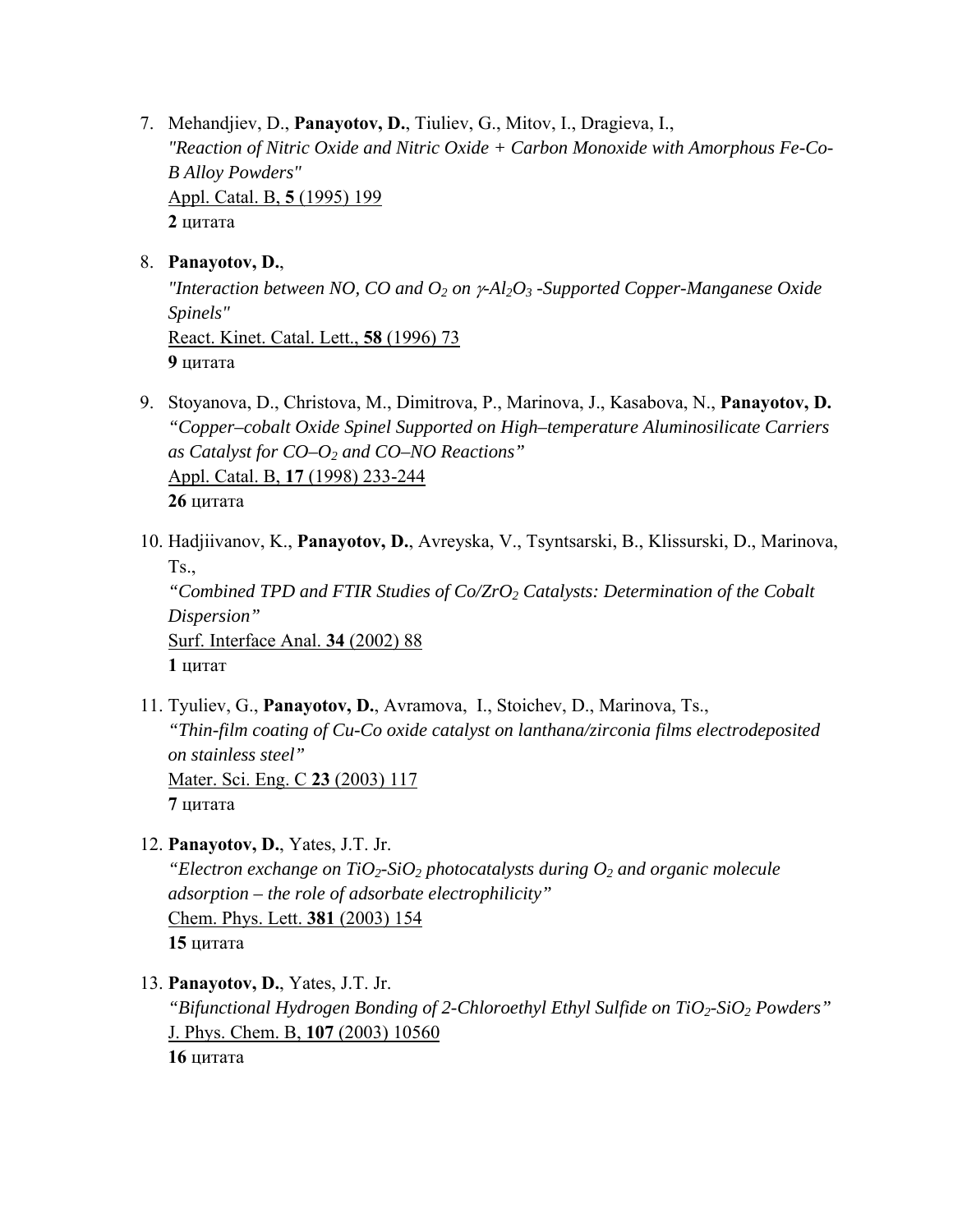14. **Panayotov, D.A.**, Paul, D.K., Yates, J.T. Jr. *"Photocatalytic Oxidation of 2-Chloroethyl Ethyl Sulfide on TiO<sub>2</sub>-SiO<sub>2</sub> Powders"* J. Phys. Chem. B, **107** (2003) 10571 **29** цитата

15. **Panayotov, D.**, Yates, J.T. Jr.

*"Molecular Diffusion and Photooxidation Chemistry on TiO<sub>2</sub> Surfaces under Perfluoroalkane Layers"* J. Phys. Chem. B, **108** (2004) 2998 **3** цитата

- 16. **Panayotov, D.**, Kondratyuk, P., Yates, J.T. Jr. *"Photooxidation of a Mustard Gas Simulant over TiO2-SiO2 Mixed-Oxide Photocatalyst: Site Poisoning by Oxidation Products and Reactivation"*  Langmuir, **20** (2004) 3674 **35** цитата
- 17. Thompson, T.L., **Panayotov, D.A.**, Yates, J.T. Jr. *"Adsorption and Thermal Decomposition of 2-Chloroethyl Ethyl Sulfide on TiO2 Surfaces"* J. Phys. Chem. B, **108** (2004) 16825 **11** цитата
- 18. Thompson, T.L., **Panayotov, D.A.**, Yates, J.T. Jr., Martyanov, I., Klabunde, K., *"Photodecomposition of Adsorbed 2-Chloroethyl Ethyl Sulfide on TiO2: Involvement of Lattice Oxygen"* J. Phys. Chem. B, **108** (2004) 17857 **18** цитата
- 19. **Panayotov, D.**, Yates, J.T. Jr. "Charge exchange between  $TiO<sub>2</sub>$  and a polyfunctional chemisorbed molecule – the *involvement of electrophilic groups"*  Chem. Phys. Lett., **399** (2004) 300 **5** цитата
- 20. Berger, T., Sterrer, M., Diwald, O., Knözinger, E., **Panayotov, D.**, Thompson, T.L., Yates, J.T. Jr. *"Light Induced Charge Separation in Anatase TiO2 Particles"* J. Phys. Chem. B, **109** (2004) 6061 **169** цитата